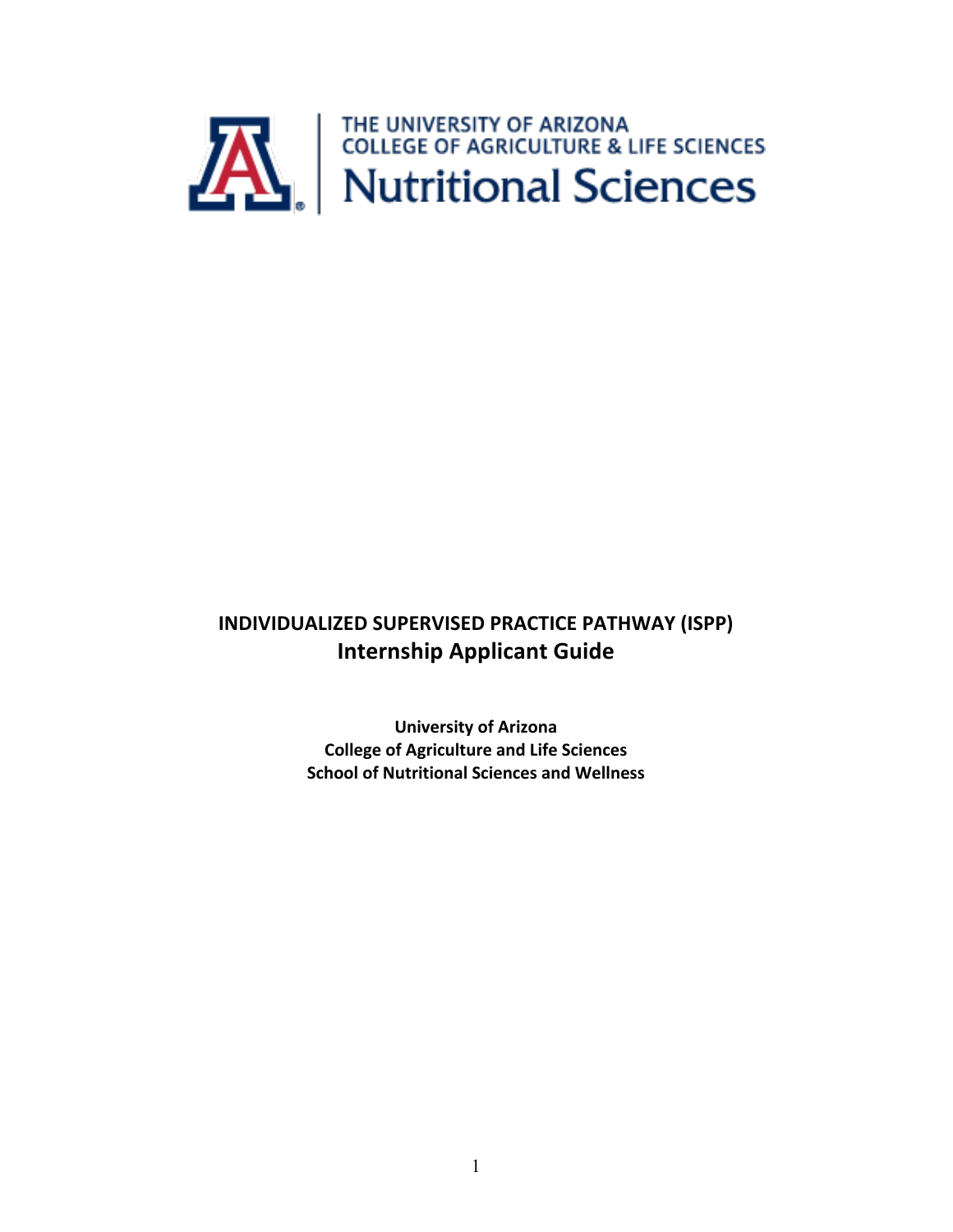#### **Table of Contents**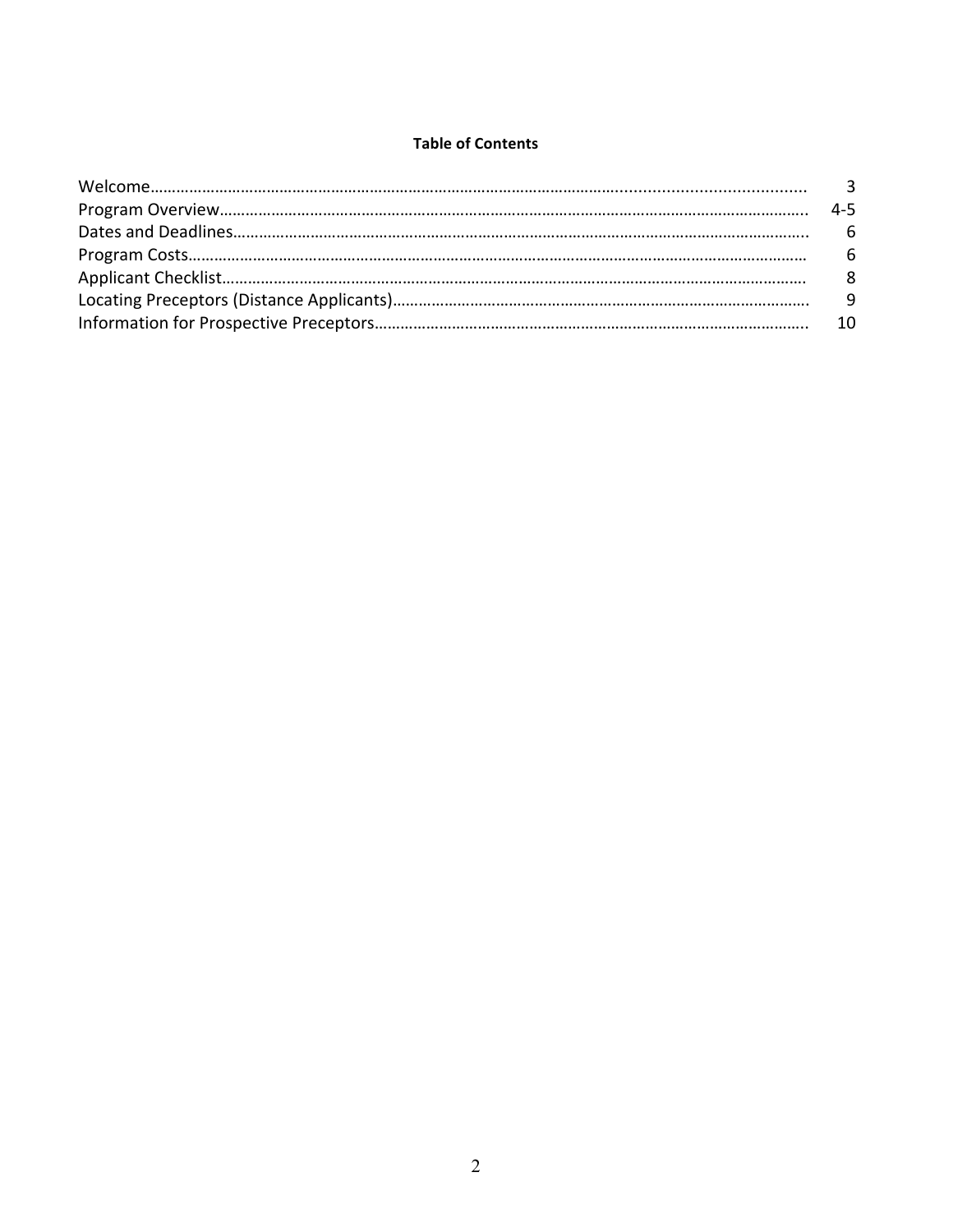**WELCOME** to the Individualized Supervised Practice Pathway (ISPP) in the School of Nutritional **Sciences and Wellness at the University of Arizona.** This application guide is designed to serve as a resource for you as you prepare your application to our program. If you have any questions, please do not hesitate to contact us.

| <b>School Head:</b>            | Scott Going, PhD                                        |
|--------------------------------|---------------------------------------------------------|
| <b>School Information:</b>     | 1177 E. 4 <sup>th</sup> Street                          |
|                                | Shantz Building, Room 309                               |
|                                | Tucson, AZ 85721                                        |
|                                | Phone: 520-621-1187                                     |
|                                | Fax: 520-621-9446                                       |
|                                | nscdept@cals.arizona.edu                                |
| <b>DPD Director:</b>           | Mary Marian, DCN, RDN, CSO, FAND<br>mmarian@arizona.edu |
| <b>Assistant DPD Director:</b> | Maria Plant, DCN, RDN, CNSC<br>plant@arizona.edu        |
| <b>ISPP Coordinator:</b>       | Kaydi Williams, PSM, RDN<br>Kaydiwilliams@arizona.edu   |

*Please direct all questions regarding the ISPP Program to ISPP Coordinator, Kaydi Williams.* 

### **Useful Links:**

University of Arizona

• http://www.arizona.edu/

School of Nutritional Sciences and Wellness Website

- http://nutrition.cals.arizona.edu/ispp-program
- University of Arizona campus map
	- http://map.arizona.edu/

ACEND information on ISPP Programs

- http://www.eatrightacend.org/ACEND/content.aspx?id=6442465002
- AND Foundation Scholarship Information
	- http://eatrightfoundation.org/scholarships-funding/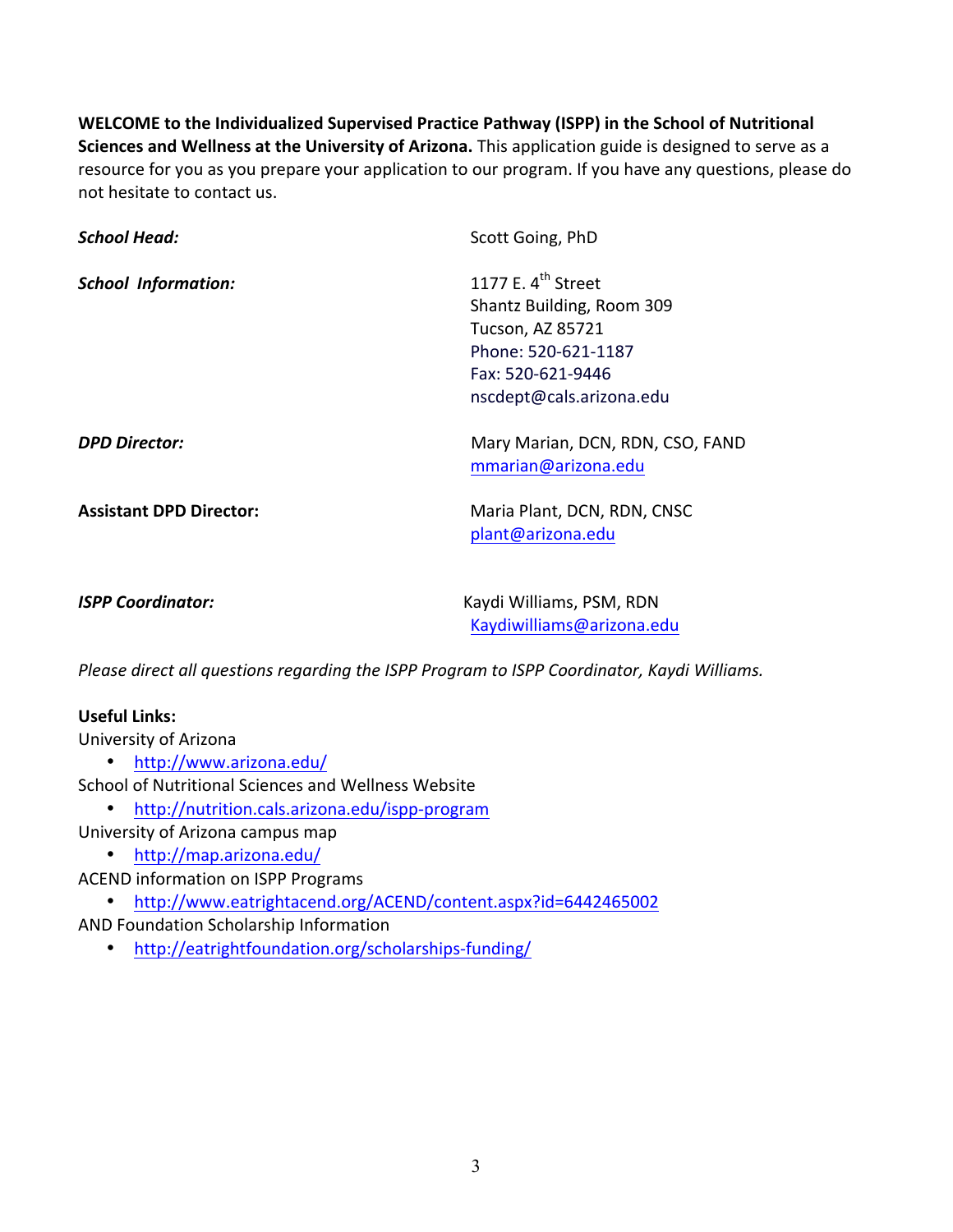### **Program Overview**

The University of Arizona offers an ISPP track for Tucson-based interns and distance interns. Only Alumni of the UA DPD program are considered for the Tucson track. Applicants who did not complete the DPD program at UA are only eligible for the Distance track.

The Individualized Supervised Practice Pathway (ISPP) is an alternative supervised practice pathway which, upon completion, allows graduates of DPDs to sit for the Registered Dietitian Nutritionist (RDN) exam. The UA ISPP program is accredited through Accreditation Council for Education in Nutrition and Dietetics (ACEND) and requires a minimum of 1400 hours of supervised practice hours with rotations in clinical nutrition, community nutrition, food service, and others. The Tucson Track has an emphasis in community food systems and agriculture. Distance interns are able to choose an emphasis area in Medical Nutrition Therapy or Community Nutrition, based on their interests and opportunities for training in their home community. The School of Nutritional Sciences and Wellness facilitates the program but interns must be self-directed and disciplined. It is up to the intern to communicate with rotation preceptors and coordinate completion of each rotation including all required competencies, projects, assignments and administrative paperwork.

### **Requirements of the ISPP Include:**

At this time, graduates of the University of Arizona DPD are given preference for placement into the ISPP, with consideration given to non-UA DPD graduates for the distance pathway. To be considered for the ISPP program applicants must meet the following minimum requirements:

- 1. Bachelor's degree from an accredited institution.
- 2. Verification Statement from a program accredited by the Accreditation Counseling for Education in Nutrition and Dietetics (ACEND).
- 3. Participation in the dietetic internship matching process without being matched to a program within the past 24 months.
- 4. Minimum 3.0 GPA overall in undergraduate degree, and 3.0 GPA for DPD coursework is preferred but those with GPA (cumulative or DPD) lower than 3.0 may be considered.

Distance interns will be required to submit a comprehensive plan outlining proposed rotation sites and preceptors, with documentation of support from preceptors to demonstrate their commitment to facilitating the applicants' supervised practice. For more information on the distance intern application requirements and forms, please visit: http://nutrition.cals.arizona.edu/ispp-application-requirements

Those holding a doctoral degree in nutrition or related field may apply without either a Verification Statement or having participated in the matching process, but may need to complete specific DPD coursework prior to starting the supervised practice. Deficits in coursework for doctoral applicants will be determined at the discretion of the Program Director and Coordinator. It is recommended that potential ISPP applicants contact the program coordinator before applying to the ISPP.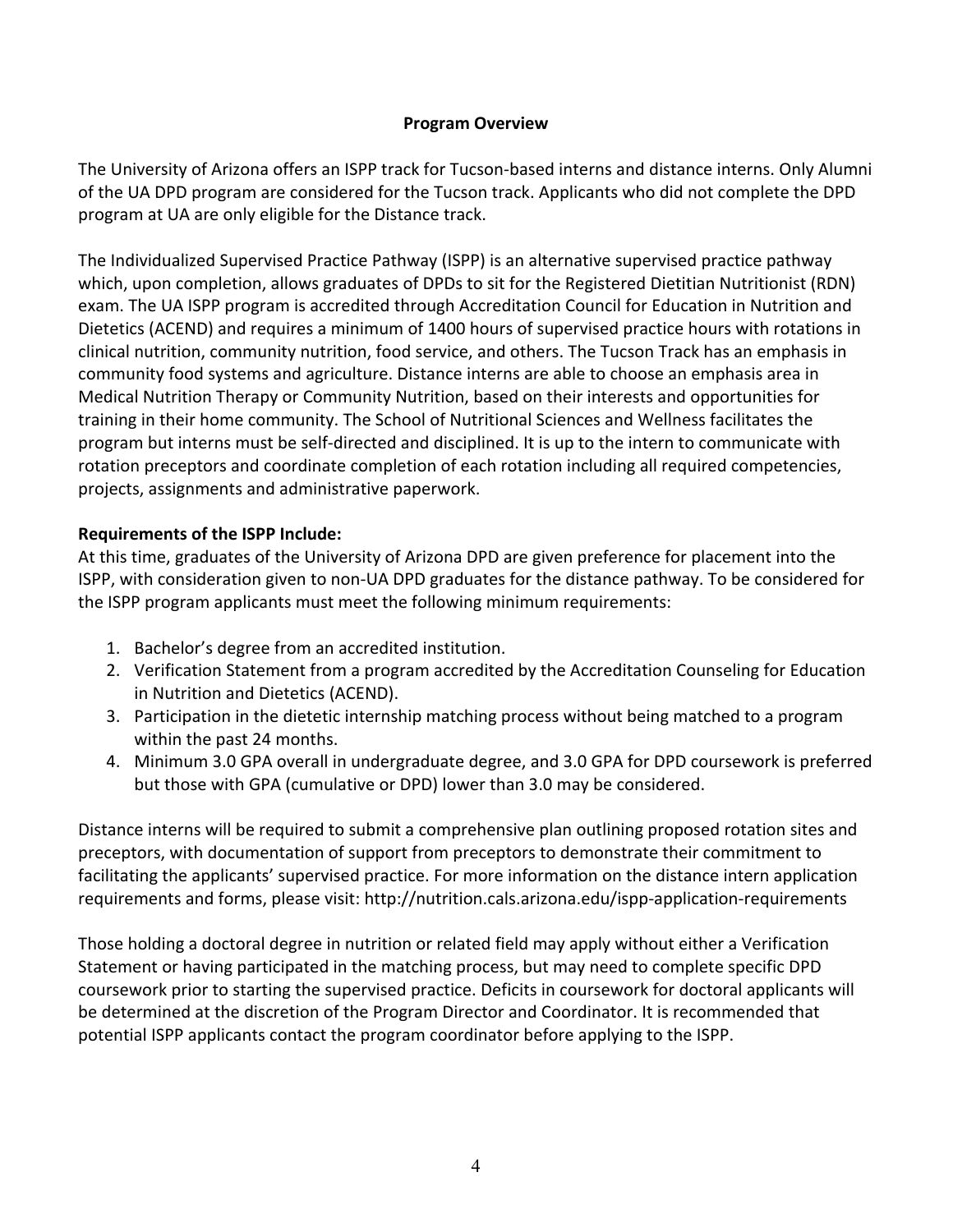### The following intern characteristics are essential to successfully completing the program:

- Self-directed, independent learner
- Able to manage time effectively
- Effective written and verbal communication
- Confident working with a variety of individuals and health care providers
- Able to utilize a wide range of resources effectively
- Flexible in new or unexpected situations
- Comfortable with ambiguity and the unknown
- Able to receive and offer constructive criticism

**Tucson Track:** In this track of the ISPP program interns complete all rotations in Tucson and surrounding communities between. Only graduates on the University of Arizona DPD program are considered for this track with no exceptions. The total number of interns accepted is dependent on availability of preceptors and rotation sites. Rotations for the Tucson track align closely with the traditional academic calendar year with rotations beginning in August and ending in May. In this track, interns can indicate the concentration area they prefer and every effort will be made to accommodate that selection although the preferred concentration area is not guaranteed. Interns will be notified of their assigned concentration area prior to the start of internship rotations in August.

**Distance Track:** This track of the ISPP program allows interns to complete rotations outside of Tucson. Applicants are not restricted to being alumni of the University of Arizona for this track. Up to 6 interns will be selected in a given year. Acceptance will be strongly based on the thorough completion of the application and overall strength of the applicant (work experience, GPA, etc.). Only applicants with strong commitments from preceptors and facilities to supervise their rotations will be considered. In this track, interns may propose to complete their rotations on a schedule that lasts anywhere from 9-18 months. Applicants must specify the concentration area of their choosing in the application. Distance interns will be assigned the concentration area of their choice, pending that they have identified a preceptor and site to complete the 3-week concentration area rotation.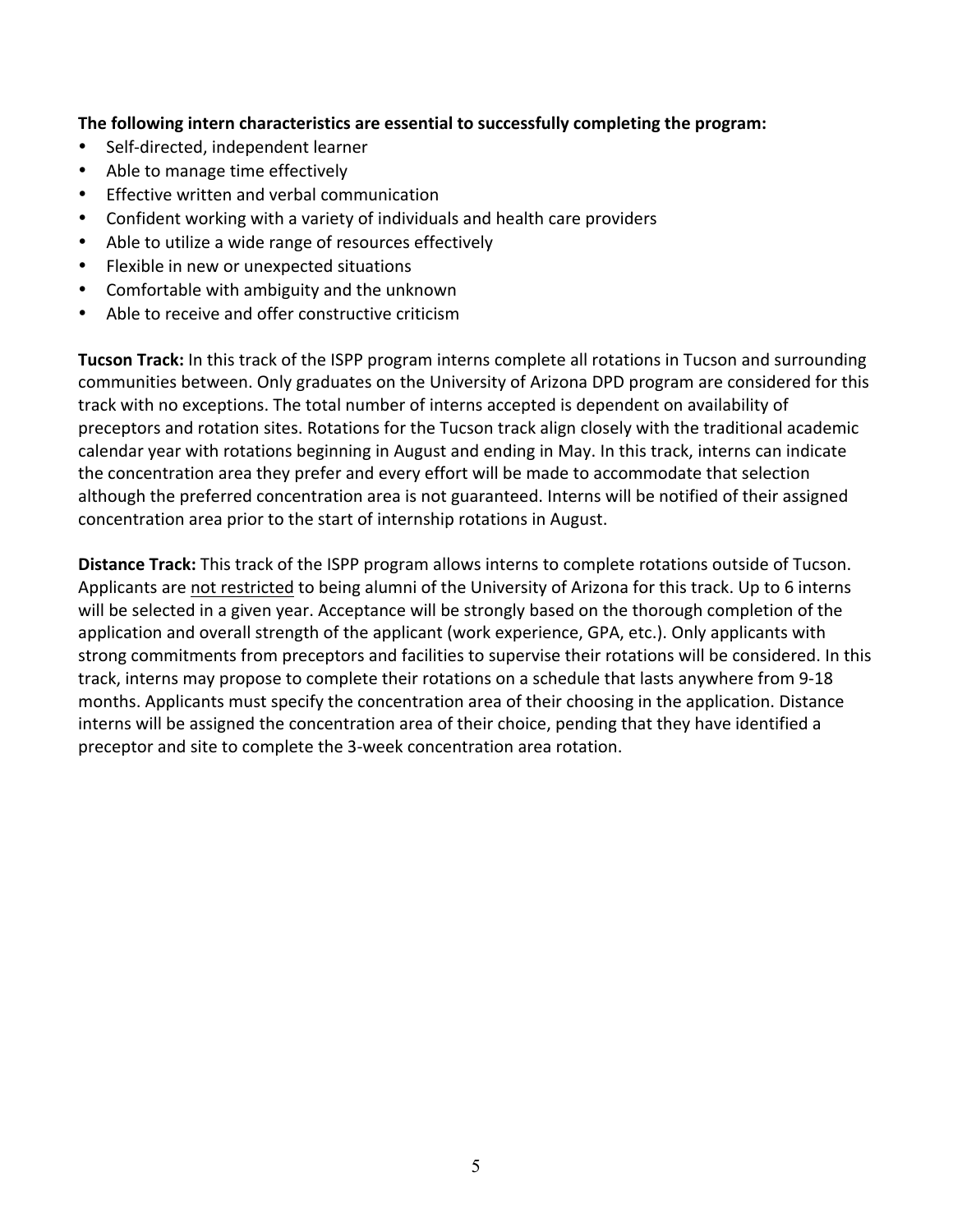### **Dates and Deadlines: 2022 Tucson Track Applicant Cycle**

| April 3       | Notification Day – match results posted through D & D Digital (www.dnddigital.com)                                                                                                                                            |  |
|---------------|-------------------------------------------------------------------------------------------------------------------------------------------------------------------------------------------------------------------------------|--|
| April 4       | Appointment Day – matched applicants must contact dietetic internship to confirm intent to attend<br>program                                                                                                                  |  |
| April 6       | Names of dietetic internship programs that did not fill their class and authorized the release of their<br>name will appear on www.dnddigital.com. Applicants who did not match may contact Dietetic<br>Internship Directors. |  |
| April 15      | SPP application packet due to program coordinator. Incomplete packets will not be reviewed.                                                                                                                                   |  |
| April 25      | Top applicants contacted to schedule interviews                                                                                                                                                                               |  |
| May 4-May     |                                                                                                                                                                                                                               |  |
| 16            | Applicant interviews                                                                                                                                                                                                          |  |
| <b>May 13</b> | Applicants notified of selection decision for ISPP                                                                                                                                                                            |  |
| May TBD       | Administrative Orientation - Proof of immunizations, professional liability insurance and background<br>check fee due. Will be scheduled individually.                                                                        |  |
| July 1        | Program fee due - \$10,000                                                                                                                                                                                                    |  |
| TBD           | Mandatory ISPP Orientation                                                                                                                                                                                                    |  |
|               | August TBD Tentative start date of ISPP rotations                                                                                                                                                                             |  |

\*Distance Track applications are accepted on a rolling basis. Applicants must begin their rotation schedule within 3 months of being accepted into the program. Distance applicants are encouraged to reach out the ISPP Coordinators to discuss your application in advance.

### **Program Costs:**

### The costs for the ISPP are estimated below and may vary based on specific circumstances, with the exception of the program fee which does not vary.

| Program Fee                                           | \$10,000 (out-of-state tuition not charged)                            |
|-------------------------------------------------------|------------------------------------------------------------------------|
| <b>Clinical Lab Coat</b>                              | \$50                                                                   |
| Program Polo                                          | \$30                                                                   |
| <b>Additional Attire</b>                              | \$150 (non-slip shoes, scrubs, professional wear, PPE-varies per site) |
| Books and Supplies *                                  | \$200 (varies)                                                         |
| AND Student Memberships **                            | \$60                                                                   |
| OSHA Bloodborne Pathogens Cert.                       | \$13                                                                   |
| Professional Liability Insurance                      | \$40 (approximate)                                                     |
| Laptop Computer                                       | \$500-1500                                                             |
| <b>Transportation and Parking</b>                     | \$8.00/day for parking at on-site UA rotations                         |
| Drug Testing and Background check \$100 (approximate) |                                                                        |
| CPR and First Aid Training ***                        | Cost varies                                                            |
| ServSafe Certification                                |                                                                        |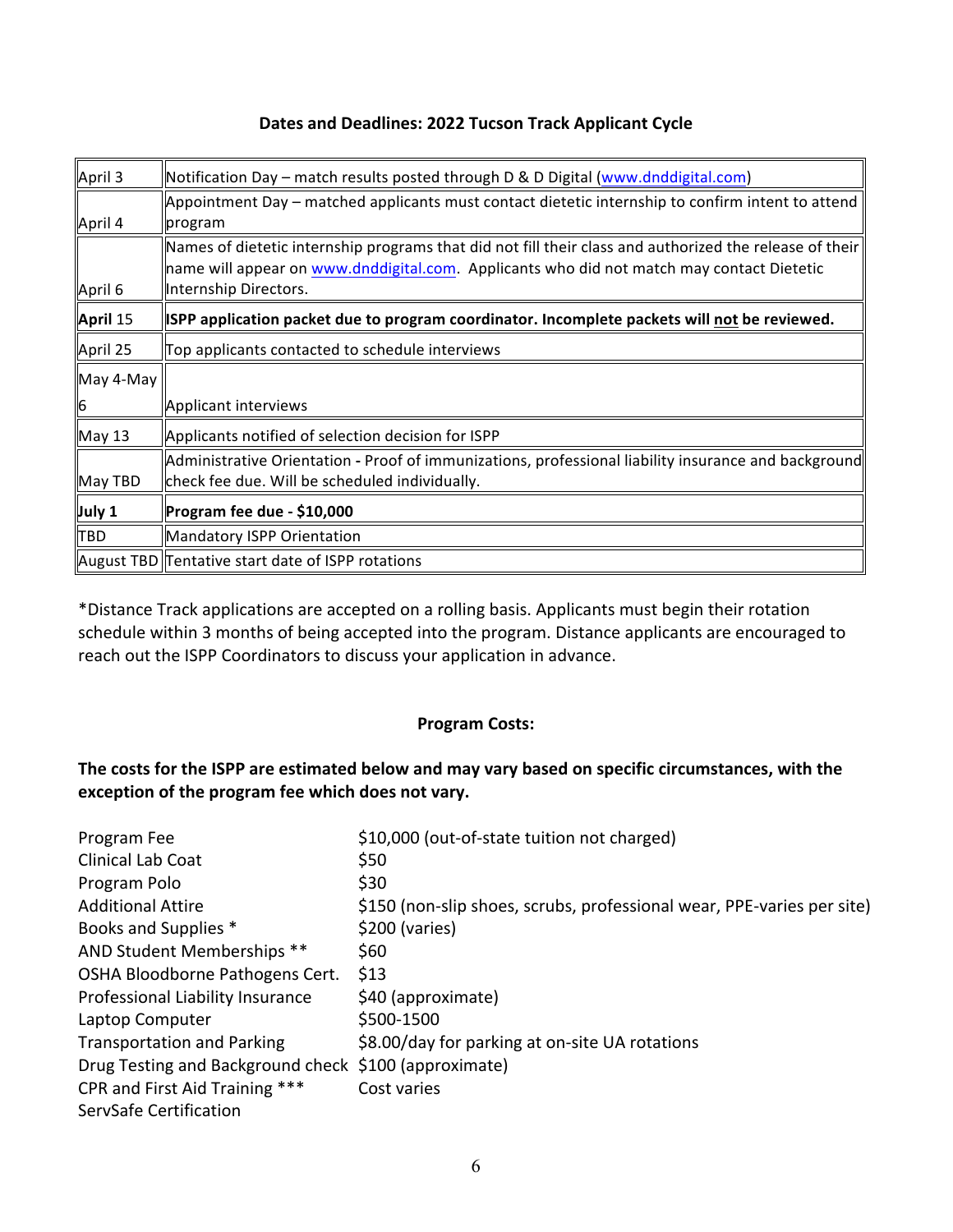## ESTIMATED ADDITIONAL EXPENSES TOTAL (EXCLUDES PROGRAM FEE): \$1100 Additional Variable Expenses Personal Health Insurance Living Expenses

\* Suggested Supplies: Pocket calculator, pens and highlighters, note book, binders to organize resources, folders for each rotation, daily planner, back pack, spare flash drive. Additional supplies may be needed.

\*\* Must be active AND + Southern AZ AND member at time of application and during the entirety of the ISPP Program.

\*\*\* A CPR/AED/First Aid course and ServSafe Certification is required for all interns who do not have existing certifications from other organizations at the time of acceptance to the ISPP. Existing certifications that are obtained prior to acceptance to the ISPP will be considered; discuss with the ISPP coordinator to determine whether a recertification is necessary.

### **Financial Aid**

There are currently no scholarships, awards or stipends available for ISPP interns through the University of Arizona. ISPP interns are not eligible to apply for standard financial aid through UA because financial aid is only awarded to those who are degree-seeking students at the University. Applicants are encouraged to look for scholarship opportunities through the Academy of Nutrition and Dietetics Foundation. More information is available at eatrightacend.org.

### **University of Arizona Employee Tuition**

All administrative, faculty, professional and classified staff employees, except graduate assistants and associates, who are currently employed at 50 percent time or more, are eligible to participate in ISPP tuition reduction program. Individuals must remain university employees throughout the entire duration of the ISPP Program. Eligible employees, who hold a DPD verification statement or are PhD holders, who apply and are accepted for the ISPP Internship Program will pay 25% of the ISPP program fee, plus any additional fees for required materials and optional supplies. Supervisory approval is required before employees complete internship hours and experiences in order to meet both work and internship expectations.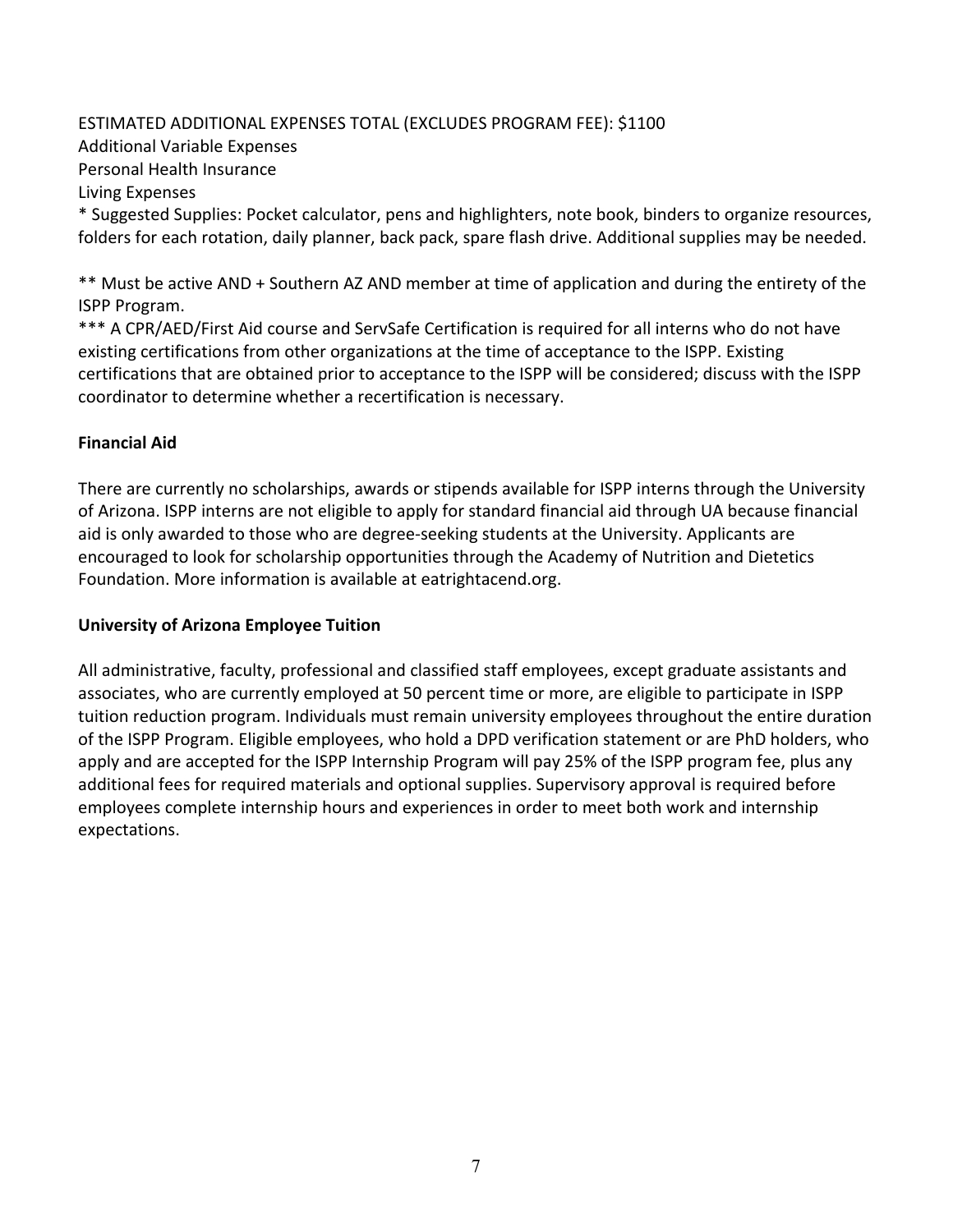### **Application Checklist**

The following items are required for all applicants applying to the Tucson track and Distance track.

| The rollowing riems are required for all applicaties applying to the racsoft track and Distance track.<br><b>GETTING STARTED</b> |                                                                                                             |  |  |
|----------------------------------------------------------------------------------------------------------------------------------|-------------------------------------------------------------------------------------------------------------|--|--|
|                                                                                                                                  |                                                                                                             |  |  |
| Review the ISPP Applicant Guide and ISPP webpage for all pertinent information prior to beginning your<br>application.           |                                                                                                             |  |  |
|                                                                                                                                  |                                                                                                             |  |  |
| Email ISPP coordinators with questions in advance after you have reviewed the applicant guide.<br><b>APPLICATION MATERIALS</b>   |                                                                                                             |  |  |
| Resume/CV                                                                                                                        |                                                                                                             |  |  |
|                                                                                                                                  |                                                                                                             |  |  |
| Personal statement (1000 words or less) addressing the following questions                                                       |                                                                                                             |  |  |
| Why do you want to enter the dietetics profession?<br>$\circ$                                                                    |                                                                                                             |  |  |
|                                                                                                                                  | Discuss experiences that have helped to prepare you for your career.<br>$\circ$                             |  |  |
| What are your short-term and long-term goals?<br>$\circ$                                                                         |                                                                                                             |  |  |
| What are your strengths and weaknesses or areas needing improvement?<br>$\circ$                                                  |                                                                                                             |  |  |
| $\circ$                                                                                                                          | What other information do you consider important for the selection decision?                                |  |  |
| $\circ$                                                                                                                          | If not already addressed with the above questions, what characteristics do you feel make you a              |  |  |
| good candidate?                                                                                                                  |                                                                                                             |  |  |
| Please indicate your preferred concentration area at the end of your personal statement.                                         |                                                                                                             |  |  |
| Two letters of recommendation, preferably one from a work supervisor. An electronic or hardcopy of the                           |                                                                                                             |  |  |
| DICAS reference in sealed envelope is acceptable. Recommenders should email letters directly to the                              |                                                                                                             |  |  |
| program coordinator.                                                                                                             |                                                                                                             |  |  |
| A copy of the D&D Digital dietetic internship match results for most recent match cycle                                          |                                                                                                             |  |  |
| Experience Log (work and volunteer)                                                                                              |                                                                                                             |  |  |
| DPD Grade and GPA Worksheet (Word file)                                                                                          |                                                                                                             |  |  |
| Certificate of AND Student Membership (http://www.eatright.org/)                                                                 |                                                                                                             |  |  |
| <b>DISTANCE INTERNS ONLY</b>                                                                                                     |                                                                                                             |  |  |
| Distance Application Form- See link on ISPP Webpage                                                                              |                                                                                                             |  |  |
|                                                                                                                                  | Memorandum of Understanding-1 signed by each preceptor listed on the Distance Application form-See          |  |  |
| link on ISPP Webpage                                                                                                             |                                                                                                             |  |  |
| <b>OTHER</b>                                                                                                                     |                                                                                                             |  |  |
|                                                                                                                                  | Proof of the following immunizations will be required at the mandatory administrative intern orientation in |  |  |
|                                                                                                                                  | May so please plan accordingly to allow yourself time to obtain and/or update your records and schedule     |  |  |
| doctor appointments if necessary. Web or phone meetings will be scheduled with distance interns:                                 |                                                                                                             |  |  |
| Hep B (series must at least be initiated)<br>$\circ$                                                                             |                                                                                                             |  |  |
| Tuberculosis (TB)<br>$\circ$                                                                                                     |                                                                                                             |  |  |
| Measles, Mumps and Rubella (MMR)<br>O                                                                                            |                                                                                                             |  |  |
| Varicella<br>$\circ$                                                                                                             |                                                                                                             |  |  |
| Tetanus, Diptheria and Pertussis (Tdap)<br>$\circ$                                                                               |                                                                                                             |  |  |
| Seasonal flu shot may be required by rotation sites-You do not need to show proof of a flu shot<br>$\circ$                       |                                                                                                             |  |  |
| at orientation. Sites requiring flu vaccine will typically provide the shot free of charge if needed.                            |                                                                                                             |  |  |
| Submit all application materials to Kaydi Williams,                                                                              | Kaydi Williams, PSM, RDN                                                                                    |  |  |
| ISPP Coordinator via email. Applications must be                                                                                 | kaydiwilliams@arizona.edu                                                                                   |  |  |
| received by the application deadline. Please plan                                                                                |                                                                                                             |  |  |
|                                                                                                                                  |                                                                                                             |  |  |
| accordingly.                                                                                                                     |                                                                                                             |  |  |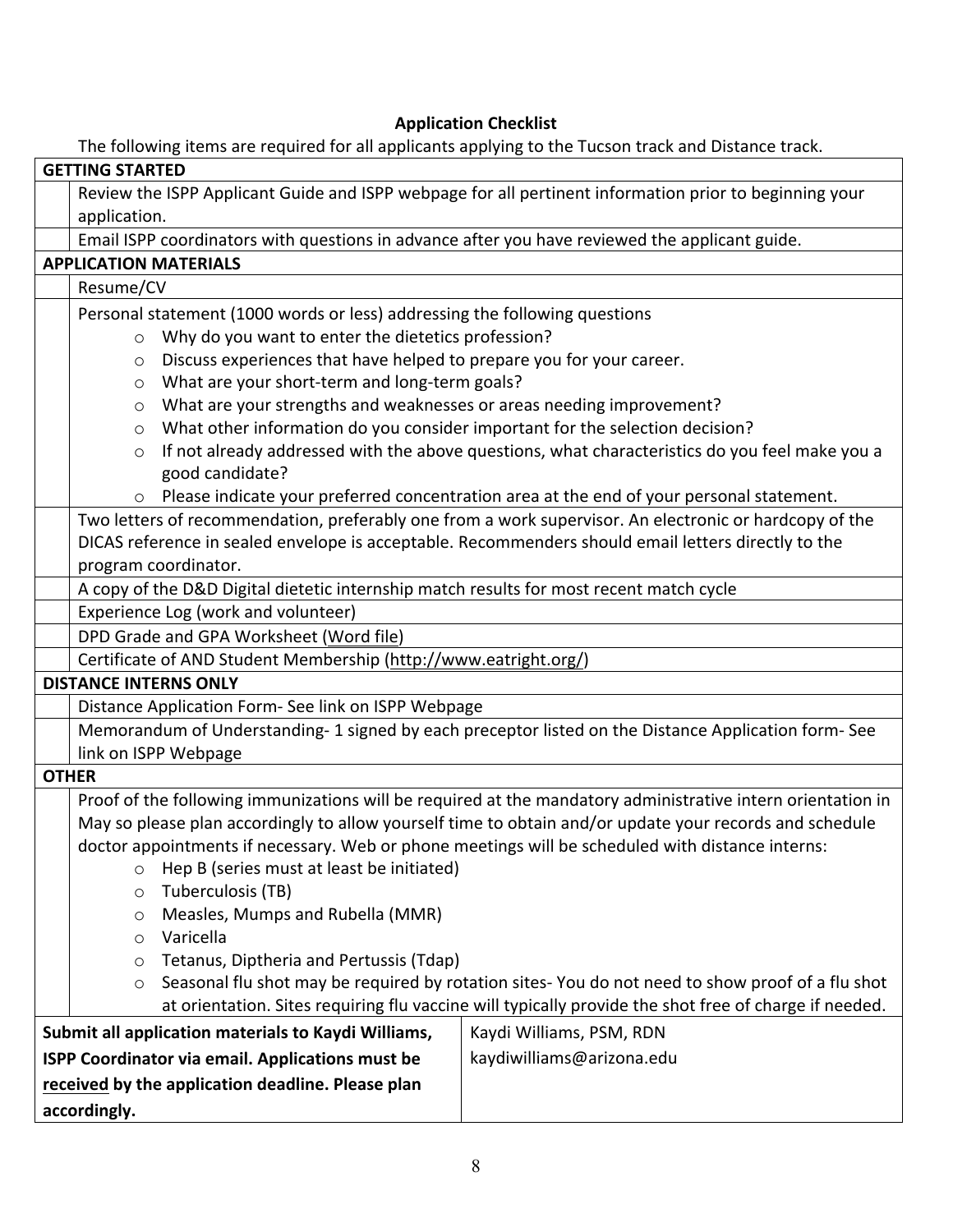### **Locating Preceptors for Distance Rotations**

### **What are preceptors?**

A preceptor is an expert or specialist, such as a Registered Dietitian Nutritionist (RDN). However, not all your preceptors must be RDNs. Preceptors should be someone involved with the field of nutrition and dietetics in some way. They should also be in a position to help guide your experience in the internship and help arrange experiences.

Clinical rotations must have a RDN as a preceptor, however the clinical site does not need to be large hospital. Skilled nursing facilities with rehabilitation units are a possibility for a clinical site.

### **How to locate preceptors**

It will take effort on your part to locate and identify potential preceptors for your internship. Here are some tips for this process:

- Talk with your DPD advisor or Program Director
- Attend state and local dietetic association events to network and meet professionals working in your area
- Contact people you have worked or volunteered for previously
- Cold calling facilities (this may be frustrating, but sometimes you are able to make a connection)
	- $\circ$  If looking for a foodservice preceptor, as to speak with the Kitchen or Dietary Manager
	- $\circ$  If looking for a clinical preceptor, ask to speak with the Clinical Nutrition Manager or Director of Nutrition
- Search for preceptors on Eatright.org/pro you have to be an active Academy of Nutrition and Dietetics member to access http://www.eatrightacend.org/ACEND/content.aspx?id=6442464994

### **Information to share with preceptors**

It is important to be organized and professional when making contact with potential preceptors. Be sure to introduce yourself and explain that you are planning to apply to a distance internship, which means you are responsible for planning your own rotations. You will want to be able to provide them with the following information when asking them to consider serving as your preceptor:

- What rotation(s) do you want to do under their supervision
- How many hours (in weeks) are you requesting to spend with them
- When are you requesting to spend time with them and can you be flexible with the dates
- Do you have any unique qualifications that might help you to be more of an asset to them at their facility (such as bilingual, experience working with veterans, CPR certification, etc.).

We recommend that you draft a well-formed email to send to preceptors that includes a personal introduction, your purpose, and the key information listed above.